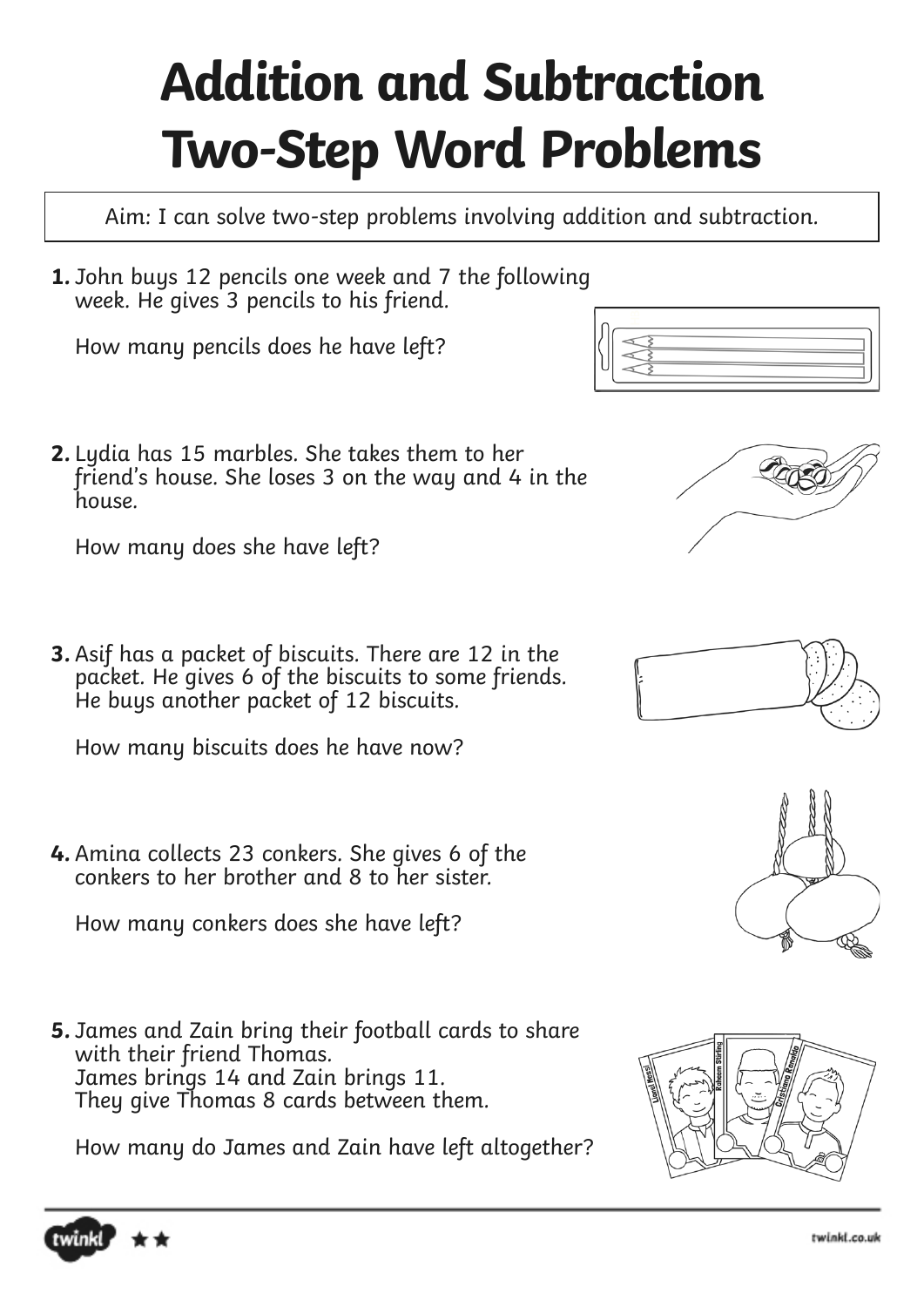**6.** A greengrocer has a box of apples. In the morning he sells 17 apples. In the afternoon he sells 6 apples. At the end of the day there are 11 apples left in the box.

How many apples were there at the start of the day?

**7.** In a school kitchen, the cook has 20 pie trays. She makes meat pies and vegetarian pies. The cook uses 8 trays for the meat pies and 7 for the vegetarian pies.

How many trays are not used?

**8.** A teacher collects a bag of 28 balls for a PE lesson. There are 3 colours of ball. There are 13 blue balls and 8 green balls.

How many red balls are there?

- **9.** A farmer has 26 cows, which he keeps in 3 fields. After counting 12 in the first field and 5 in the second, how many cows would he expect to find in the third?
- **10.** A photographer takes 34 photographs in a day. She takes 13 in the morning and 12 in the afternoon. She takes the rest of the photographs in the evening.

How many photographs does she take in the evening?











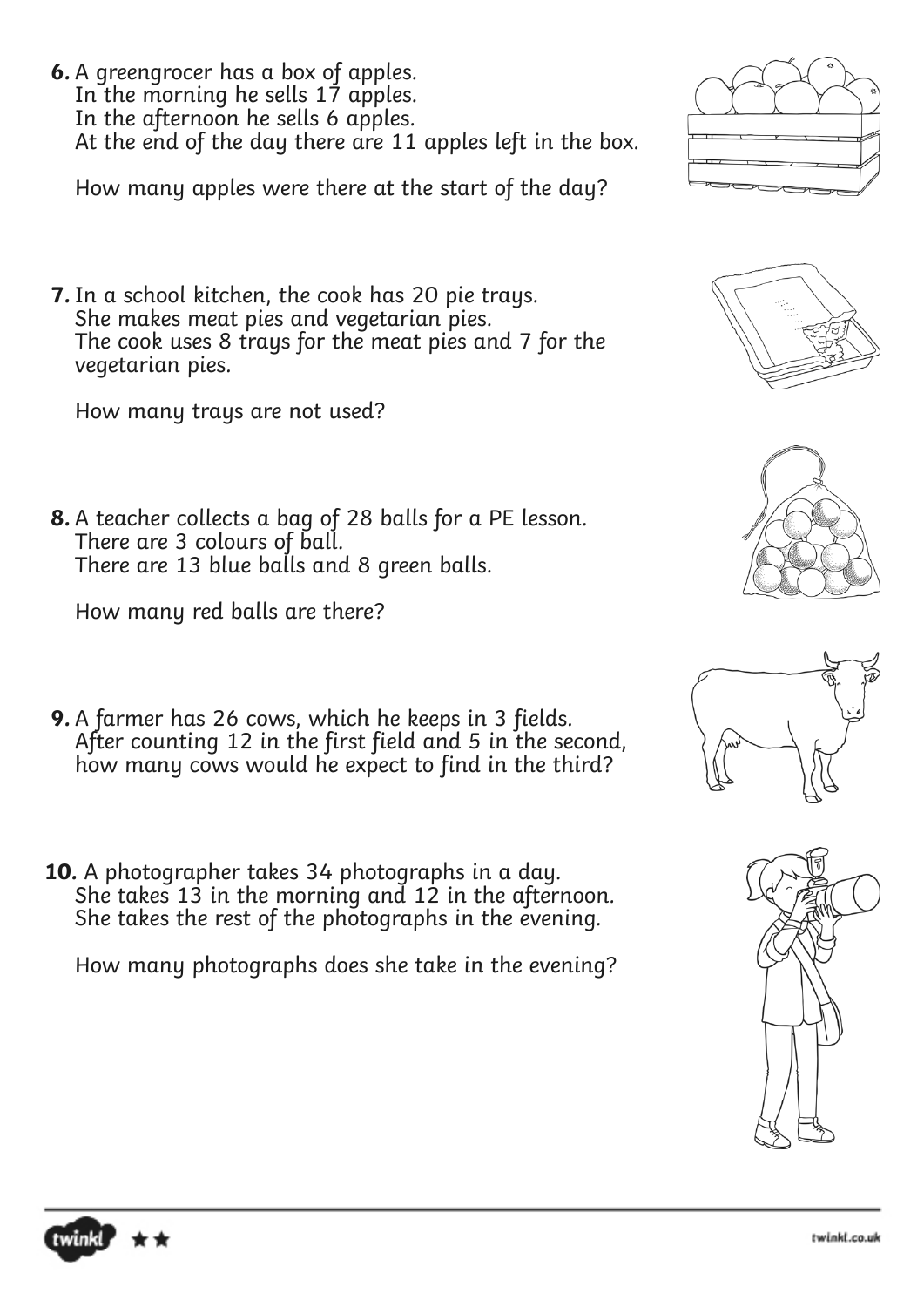## **Addition and Subtraction Two-Step Word Problems** Answer Sheet

| question | answer                                                                                                                                                                                                                         |
|----------|--------------------------------------------------------------------------------------------------------------------------------------------------------------------------------------------------------------------------------|
| 1.       | John buys 12 pencils one week and 7 the following week. He gives 3 pencils to his friend.<br>How many pencils does he have left?                                                                                               |
|          | 16                                                                                                                                                                                                                             |
| 2.       | Lydia has 15 marbles. She takes them to her friend's house. She loses 3 on the way and 4 in the house.<br>How many does she have left?                                                                                         |
|          | 8                                                                                                                                                                                                                              |
| 3.       | Asif has a packet of biscuits. There are 12 in the packet. He gives 6 of the biscuits to some friends.<br>He buys another packet of 12 biscuits.<br>How many biscuits does he have now?                                        |
|          | 18                                                                                                                                                                                                                             |
| 4.       | Amina collects 23 conkers. She gives 6 of the conkers to her brother and 8 to her sister.<br>How many conkers does she have left?                                                                                              |
|          | 9                                                                                                                                                                                                                              |
| 5.       | James and Zain bring their football cards to share with their friend Thomas. James brings 14 and Zain<br>brings 11. They give Thomas 8 cards between them.<br>How many do James and Zain have left altogether?                 |
|          | 17                                                                                                                                                                                                                             |
| 6.       | A greengrocer has a box of apples. In the morning he sells 17 apples. In the afternoon he sells 6 apples.<br>At the end of the day there are 11 apples left in the box.<br>How many apples were there at the start of the day? |
|          | 34                                                                                                                                                                                                                             |
| 7.       | In a school kitchen, the cook has 20 pie trays. She makes meat pies and vegetarian pies. The cook uses 8<br>trays for the meat pies and 7 for the vegetarian pies.<br>How many trays are not used?                             |
|          | 5                                                                                                                                                                                                                              |